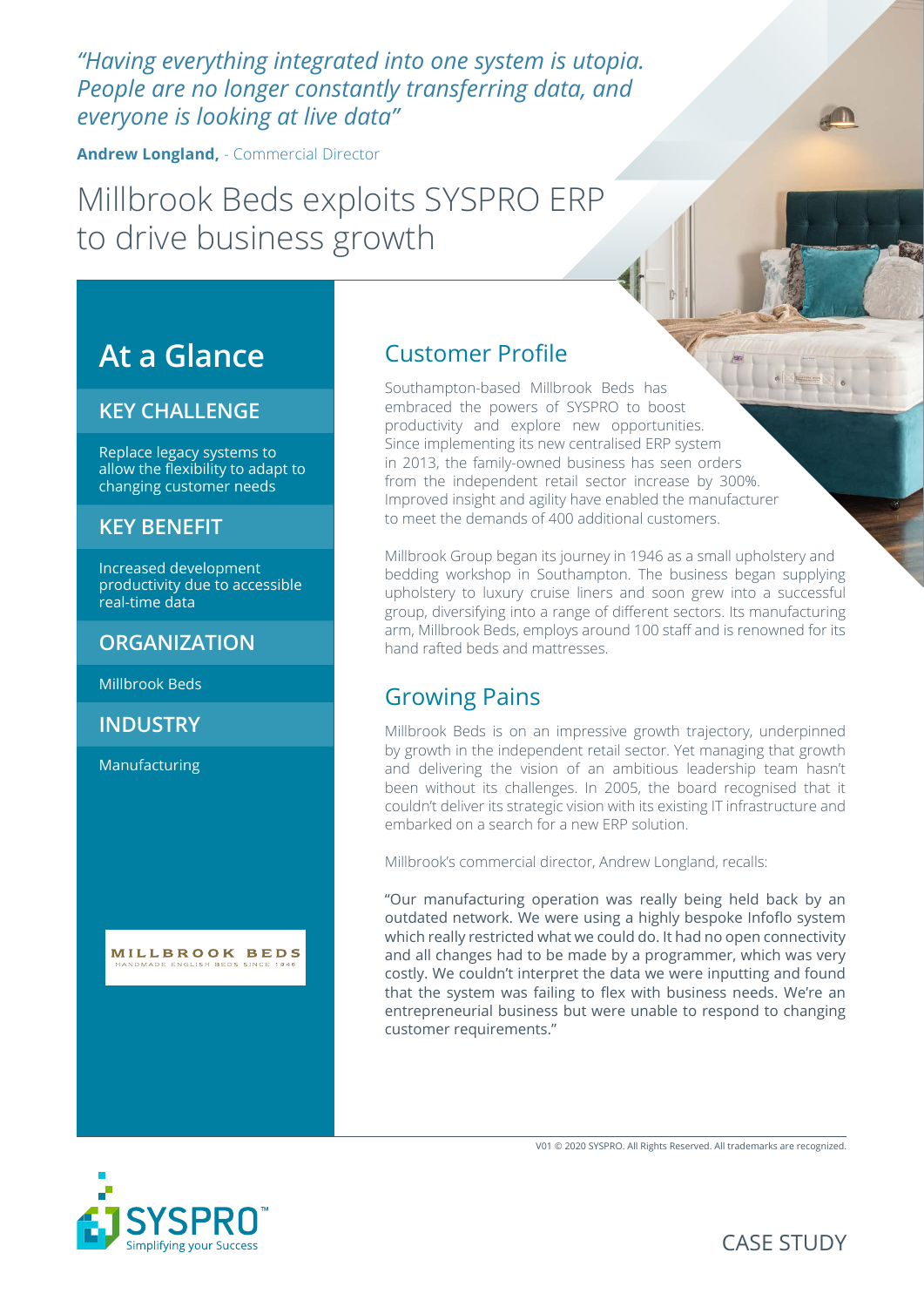

Andrew began a comprehensive search for a new ERP solution. He looked at 28 different systems before opting for SYSPRO from K3. The system would allow the business to extract, interpret, analyse and report critical business information. Its ease of use meant that changes could be made rapidly without the need for specialist programmers. Its integration with other types of software ensures that everyone has access to up-todate data to inform their decisions.

#### Reaping the rewards

Millbrook began implementing SYSPRO through different areas of the group before it went live for Millbrook Beds in 2013. The new system revolutionised the way the business could operate. The manufacturer uses a variety of modules to optimise performance across the factory, including Material Requirements Planning (MRP), purchasing, sales, stock and accounts.

"We finally had an agile system for an agile business," says Andrew. "We've got all the information we need at our fingertips, thanks to refreshable Excel reports covering every aspect of the operation. These show us the pinch points and we can respond minute by minute. Having everything integrated into one system is utopia. People are no longer constantly transferring data, and everyone is looking at live data."

### Accessing new business opportunities

In 2018, the company was crowned Small Bed Manufacturer of the Year by the National Bed Federation. The award came on the back of robust performance and commitment to new product development.

Andrew says: "We're growing at a phenomenal rate, and the sales figures are incredible. That wouldn't be possible without SYSPRO.

With our previous system, we simply couldn't be flexible or responsive enough to make that happen. It used to take the best part of two weeks to complete a bill of materials for a new mattress range; we can now do it in a day, which makes it far easier to launch new products."doing their sprayings, so they can actively start promoting their product."

Improved capabilities have also allowed Millbrook to meet the needs of increasingly demanding customers. Access to realtime data has facilitated a far more effective infrastructure and helped streamline operations. In September 2019, the business launched its new Fast Track service, which guarantees delivery of certain products directly to the consumer's door within 48 hours. This is groundbreaking within the sector and is only possible because of SYSPRO MRP dictating what needs manufacturing and when to efficiently replenish stock.

Andrew explains: "Without SYSPRO we simply wouldn't have the time to launch new products and initiatives. Everyone was too busy data crunching and desperately trying to interpret data. All staff can now be far more productive because they have all the information they need. That's meant that we've grown the business without having to increase headcount. Simply put, we can do more with fewer people."

In addition, Millbrook Beds began supplying own- branded/ white-label products to a major UK retailer. The high volumes required meant that the manufacturer relied on SYSPRO to handle a much higher volume of work. This meant managing weekly bulk orders and effectively planning production and distribution without disrupting business for other customers. SYSPRO traceability also enables Millbrook to comply with the retailer's special requirements.

## Staying ahead of the game

Millbrook is currently operating SYSPRO 6.1 and during 2020 intends to upgrade to SYSPRO 8. Andrew recently attended K3 Syspro's annual Customer Day and was inspired by what the new release has to offer.

In particular, he's excited by the ability to access the system via a mobile device. Many of the manufacturer's workforce spend a lot of time out of the office. By adopting Avanti and Espresso, Millbrook can enable them to access whatever information they need, from wherever they may be, via their smartphone or device.

 *"We finally had an agile system for an agile business. Having everything integrated into one system is utopia. People are no longer constantly transferring data, and everyone is looking at live data"*

**Andrew Longland,** - Commercial Director